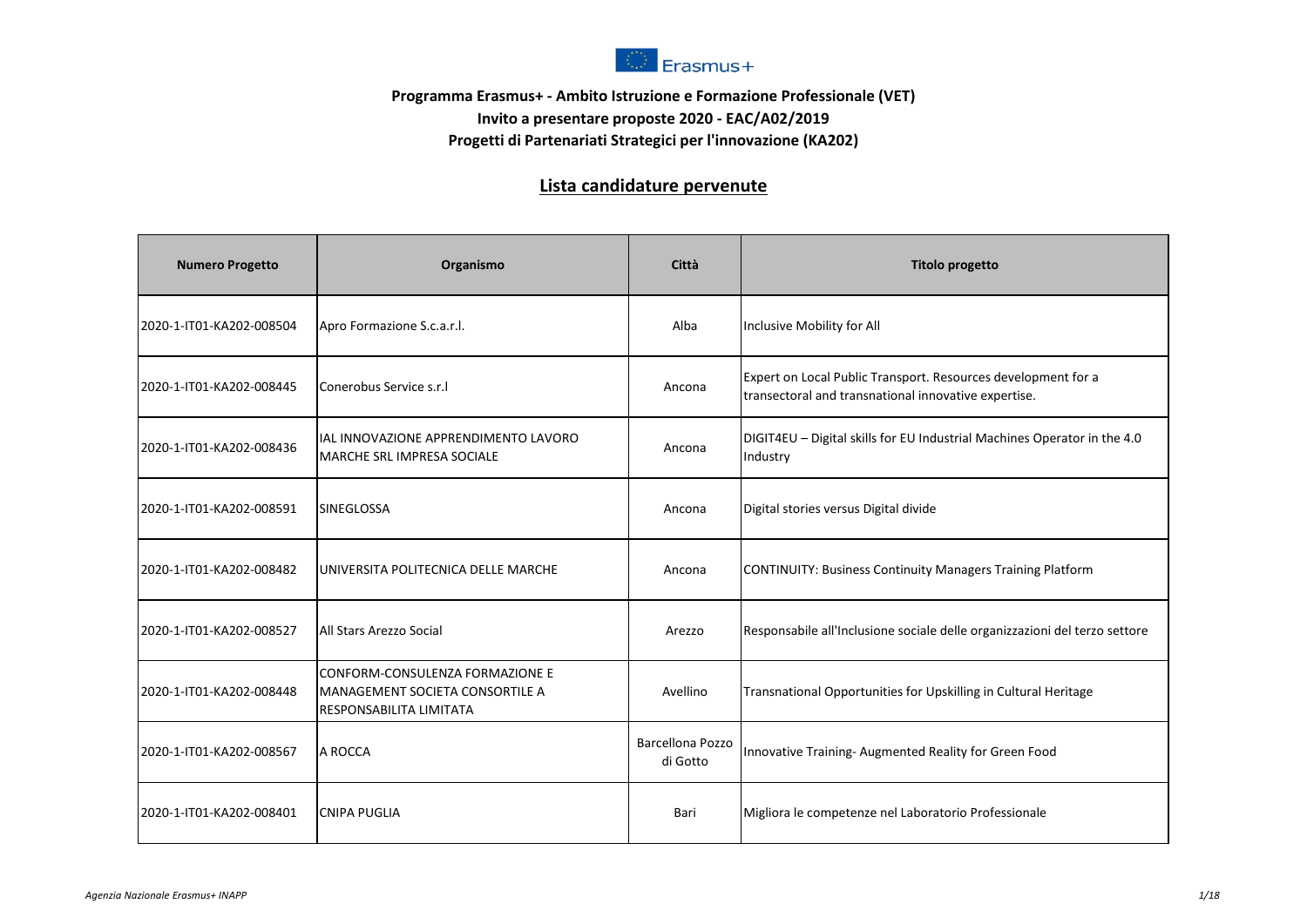| <b>Numero Progetto</b>   | Organismo                                                                                  | Città                       | <b>Titolo progetto</b>                                                                                                          |
|--------------------------|--------------------------------------------------------------------------------------------|-----------------------------|---------------------------------------------------------------------------------------------------------------------------------|
| 2020-1-IT01-KA202-008552 | Agromnia                                                                                   | <b>Bisceglie</b>            | Upgrading farmers' skills to meet the challenges<br>of conservation agriculture through innovative<br>vocational training media |
| 2020-1-IT01-KA202-008499 | ALMA MATER STUDIORUM - UNIVERSITA DI<br><b>BOLOGNA</b>                                     | Bologna                     | Humanitarian Interpreting - SHaping the Interpreters of the Future and of<br>Today                                              |
| 2020-1-IT01-KA202-008548 | Associazione Cnos-Fap Regione Emilia Romagna                                               | Bologna                     | Let's Play Inclusion!                                                                                                           |
| 2020-1-IT01-KA202-008476 | ISTITUTO PER L'ISTRUZIONE PROFESSIONALE DEI<br>LAVORATORI EDILI DELLA PROVINCIA DI BOLOGNA | Bologna                     | Indoor Environmental Quality Technician                                                                                         |
| 2020-1-IT01-KA202-008507 | KILOWATT soc coop                                                                          | Bologna                     | RISE UP - When new needs arise, we rise up                                                                                      |
| 2020-1-IT01-KA202-008522 | <b>REGIONE EMILIA ROMAGNA</b>                                                              | Bologna                     | Dialogical Approach to integrate multiprofessional work in educational,<br>health and<br>social settings                        |
| 2020-1-IT01-KA202-008593 | Polo Europeo della Conoscenza - IC Bosco<br>Chiesanuova                                    | <b>Bosco</b><br>Chiesanuova | SYMbolic COde for DisabilitY                                                                                                    |
| 2020-1-IT01-KA202-008454 | Centro Formativo Provinciale G. Zanardelli                                                 | <b>Brescia</b>              | Your Company Can                                                                                                                |
| 2020-1-IT01-KA202-008389 | APS RESIDENZA IDRA-INDEPENDENT DRAMA                                                       | <b>Brescia</b>              | SCENA: Strenghtening Compentences of Entrepreneurial Networks for<br>Artists                                                    |
| 2020-1-IT01-KA202-008432 | Associazione di promozione sociale FO.RI.S                                                 | <b>Brindisi</b>             | Innovating teaching and learning by digitalization for smart citizens                                                           |
| 2020-1-IT01-KA202-008515 | SOCIETA' COOPERATIVA SOCIALE FERRANTE APORTI                                               | <b>Brindisi</b>             | Voce innovativa per le competenze digitali dei migranti                                                                         |
| 2020-1-IT01-KA202-008541 | I.E.R.F.O.P. ONLUS                                                                         | Cagliari                    | Training Tools responding to Cultural Linguistic Mediator's needs to<br>succed in the labour market                             |
| 2020-1-IT01-KA202-008594 | UNIVERSITA DEGLI STUDI DI CAGLIARI                                                         | Cagliari                    | Virtual Environment for Vocational Education and Training                                                                       |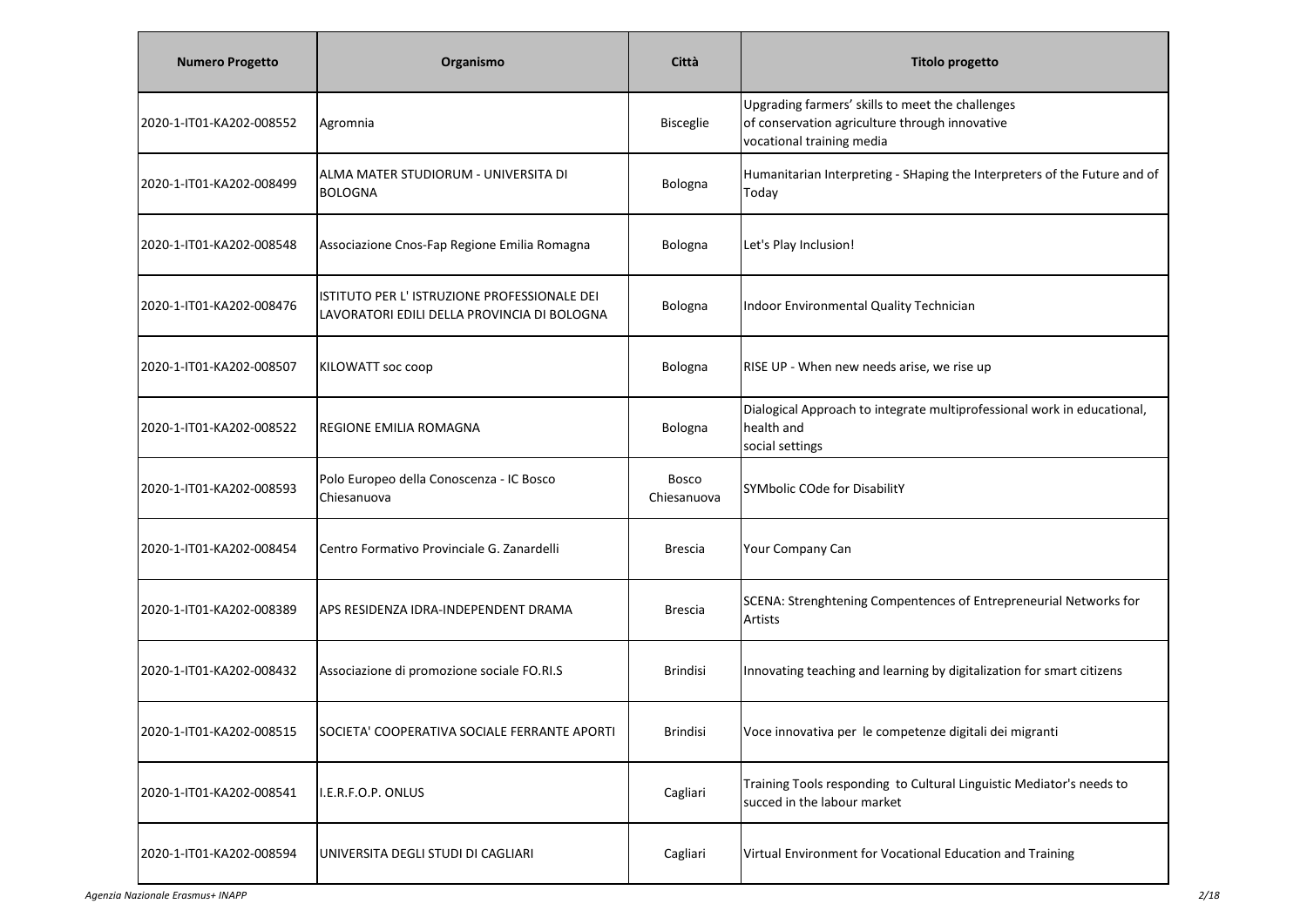| <b>Numero Progetto</b>   | Organismo                                                                                                  | Città                    | <b>Titolo progetto</b>                                                                         |
|--------------------------|------------------------------------------------------------------------------------------------------------|--------------------------|------------------------------------------------------------------------------------------------|
| 2020-1-IT01-KA202-008495 | IF srl                                                                                                     | Camerano                 | Open Roads - New digital connection in work-based learning path                                |
| 2020-1-IT01-KA202-008570 | Roscioli Development srl                                                                                   | Campli                   | Entrepreneurial Competences for the Automotive Ecosystem                                       |
| 2020-1-IT01-KA202-008571 | ilmiolavoro srl                                                                                            | Campli (TE)              | Housing Senior Care Use Skills Reframed                                                        |
| 2020-1-IT01-KA202-008577 | A.RE.S. scarl                                                                                              | Campobasso               | Sustainability Building for (enlarged) VET community                                           |
| 2020-1-IT01-KA202-008384 | A.CROSS                                                                                                    | Caprino Veronese<br>(VR) | Competenze Europee per l'integrazione di Migranti                                              |
| 2020-1-IT01-KA202-008534 | ERGO S.R.L.                                                                                                | Cascina                  | Smart Education for Corporate Sustainability Reporting                                         |
| 2020-1-IT01-KA202-008417 | Informamentis Europa                                                                                       | Caserta                  | Sharing European Experience in Vocational Educational Training                                 |
| 2020-1-IT01-KA202-008390 | Ordine dei Medici Veterinari della Provincia di Caserta                                                    | Caserta                  | INnovative TRAINING for vet consulting                                                         |
| 2020-1-IT01-KA202-008369 | Re.Ri.F. srl                                                                                               | Caserta                  | <b>DEEP</b>                                                                                    |
| 2020-1-IT01-KA202-008378 | Med.O.R.O. scarl                                                                                           | Catania                  | <b>STARTING UP</b>                                                                             |
| 2020-1-IT01-KA202-008439 | Centro Studi Metiva Academy per lo sviluppo della<br>cultura imprenditoriale e digitale in Italia e estero | Cava dei Tirreni<br>(SA) | Distance Learning - Tools & Methods                                                            |
| 2020-1-IT01-KA202-008388 | <b>CENTOFORM SRL</b>                                                                                       | Cento FE                 | European key competences in Sustainability MAnagement and Circular<br>Economy                  |
| 2020-1-IT01-KA202-008449 | <b>Bio-Distretto Cilento</b>                                                                               | Ceraso                   | Foster the ecological transition of territories and communities through<br>innovative training |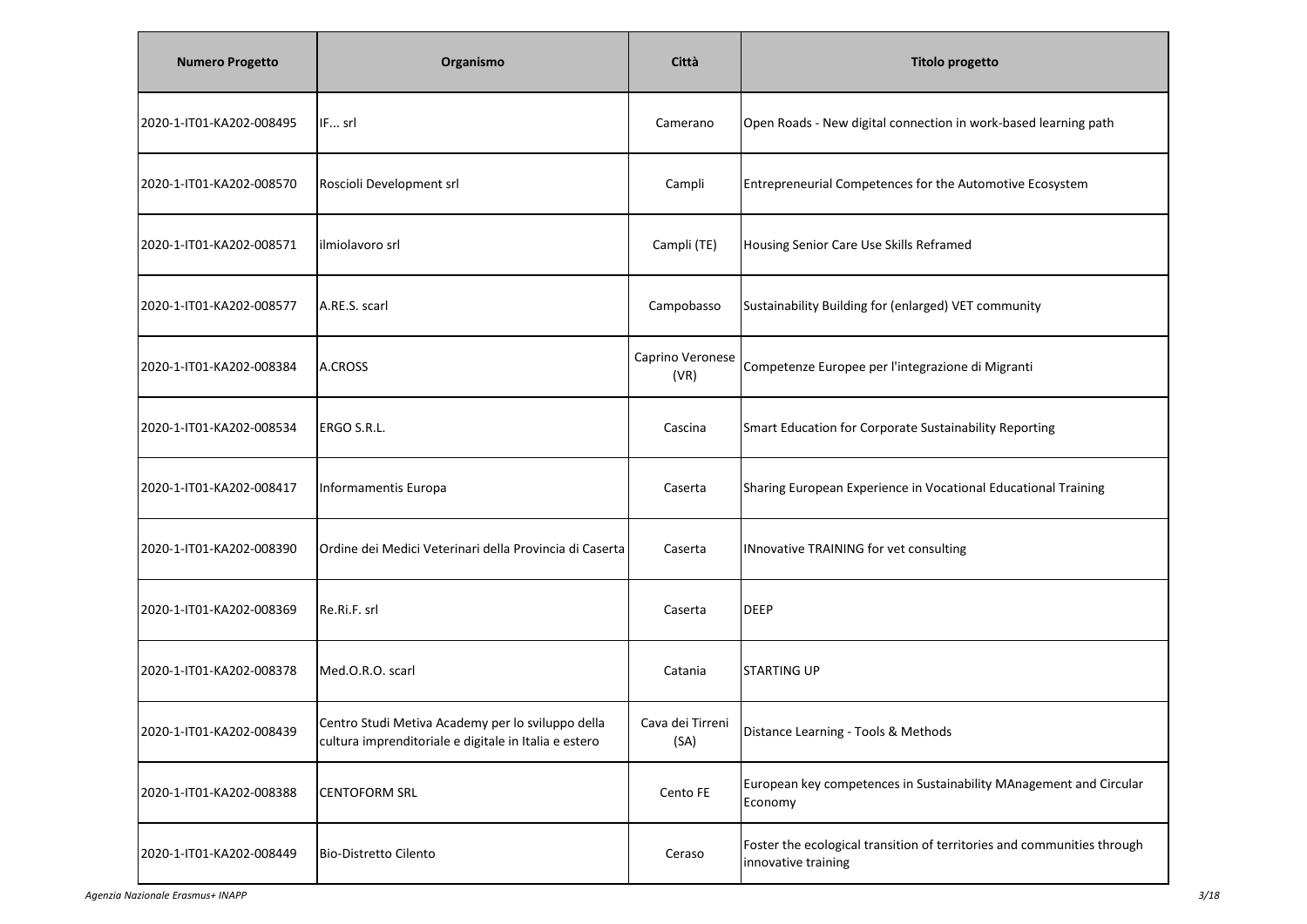| <b>Numero Progetto</b>   | Organismo                                                                                                                     | Città             | <b>Titolo progetto</b>                                                                                                                                                                                                                                              |
|--------------------------|-------------------------------------------------------------------------------------------------------------------------------|-------------------|---------------------------------------------------------------------------------------------------------------------------------------------------------------------------------------------------------------------------------------------------------------------|
| 2020-1-IT01-KA202-008452 | <b>ESSERCI TUTTI Società Cooperativa Sociale</b>                                                                              | Cetraro           | European cooperation among agricultural companies, sectoral<br>organisations, VET providers and qualification authorities, to develop new<br>training content and Joint VET qualification for social farming integrating<br>work-based learning and mobility abroad |
| 2020-1-IT01-KA202-008443 | Camera di Commercio, Industria, Agricoltura e<br>Artigianato di Chieti-Pescara                                                | Chieti            | <b>Think Rural</b>                                                                                                                                                                                                                                                  |
| 2020-1-IT01-KA202-008358 | <b>IIS LUIGI DI SAVOIA</b>                                                                                                    | Chieti            | Valutazione degli apprendimenti integrati con le competenze digitali                                                                                                                                                                                                |
| 2020-1-IT01-KA202-008512 | ICOOPERATIVA ATLANTE SOCIETA COOPERATIVA                                                                                      | Città di Castello | Voyage Inside a Blind Experience - The Training path                                                                                                                                                                                                                |
| 2020-1-IT01-KA202-008606 | FONDAZIONE HALLGARTEN-FRANCHETTI CENTRO<br><b>STUDI VILLA MONTESCA</b>                                                        | Città di Castello | E-Vocational GAps in Media Education Systems                                                                                                                                                                                                                        |
| 2020-1-IT01-KA202-008472 | FONDAZIONE HALLGARTEN-FRANCHETTI CENTRO<br><b>STUDI VILLA MONTESCA</b>                                                        | Città di Castello | Photography for Contemporary art: a new digital and artistic qualification<br>using ECVET                                                                                                                                                                           |
| 2020-1-IT01-KA202-008474 | AZIENDA SANITARIA LOCALE TO3                                                                                                  | Collegno          | Evviva4Europe: Digital Storytelling for taking on the responsability in<br><b>Health Protection</b>                                                                                                                                                                 |
| 2020-1-IT01-KA202-008398 | SITD Società Italiana Tossicodipendenze                                                                                       | Cuneo             | Gender-based Alcohol Prevention to contrast cancers                                                                                                                                                                                                                 |
| 2020-1-IT01-KA202-008573 | PRISM - PROMOZIONE INTERNAZIONALE SICILIA -<br><b>MONDO</b>                                                                   | Enna              | Skills to turn traditional jobs into experiential and relational tourism<br>opportunities                                                                                                                                                                           |
| 2020-1-IT01-KA202-008635 | COMUNE DI FANANO                                                                                                              | Fanano            | Heritage: Helping Environmental Regeneration, Innovative Transmission<br>and Generational Employment                                                                                                                                                                |
| 2020-1-IT01-KA202-008400 | Co.meta srl uni personale                                                                                                     | Fano              | MOB4APP - Strengthening VET professionals for promoting cross-border<br>mobility in apprenticeships                                                                                                                                                                 |
| 2020-1-IT01-KA202-008380 | CO&SO - CONSORZIO PER LA COOPERAZIONE E LA<br>SOLIDARIETA'-CONSORZIO DI COOPERATIVE SOCIALI-<br>SOCIETA' COOPERATTIVA SOCIALE | Firenze           | Virtual Reality based training to upskill VET Teachers and Trainers and<br>foster inclusion of SEN Students in WBL                                                                                                                                                  |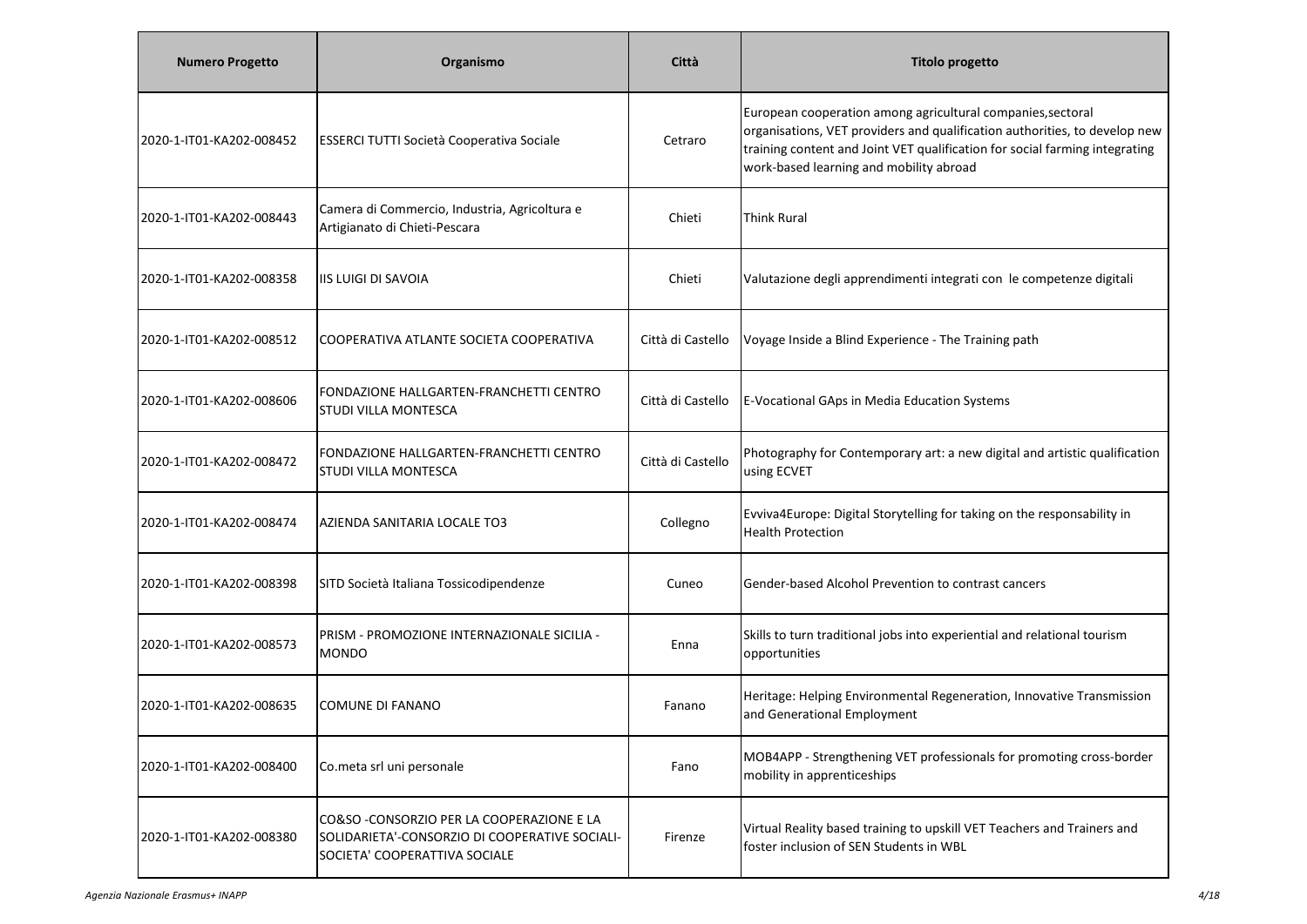| <b>Numero Progetto</b>   | Organismo                                                                                                | Città          | <b>Titolo progetto</b>                                                                                                                                                                                    |
|--------------------------|----------------------------------------------------------------------------------------------------------|----------------|-----------------------------------------------------------------------------------------------------------------------------------------------------------------------------------------------------------|
| 2020-1-IT01-KA202-008533 | Centro Machiavelli S.r.l.                                                                                | Firenze        | Labs of VIrtual Reality To Understand a Language                                                                                                                                                          |
| 2020-1-IT01-KA202-008372 | UNIVERSITA DEGLI STUDI DI FOGGIA                                                                         | Foggia         | I-TOURISM                                                                                                                                                                                                 |
| 2020-1-IT01-KA202-008447 | <b>ARTIGIANSERVIZI SRL</b>                                                                               | <b>FOLIGNO</b> | <b>Traditional Arts and Hand Crafts</b>                                                                                                                                                                   |
| 2020-1-IT01-KA202-008614 | Confartigianato Imprese Foligno                                                                          | Foligno        | VIRAL - Virtual Reality Classroom in Maintenance and Conversion of Gas<br>Appliances                                                                                                                      |
| 2020-1-IT01-KA202-008582 | EUROPEAN GRANTS INTERNATIONAL ACADEMY SRL                                                                | Foligno        | Digital Energy Efficiency Designers                                                                                                                                                                       |
| 2020-1-IT01-KA202-008564 | ROMAGNA TECH SOCIETA CONSORTILE PER AZIONI                                                               | Forlì          | SMART PARK: digital competences to innovate natural parks management                                                                                                                                      |
| 2020-1-IT01-KA202-008383 | ASSOCIAZIONE ATRIUM - Architecture of Totalitarian<br>Regimes of the XX Century in Europe's Urban Memory | Forlì          | THE FAB ROUTES: DIGITAL SKILLS TO PROMOTE EU CULTURAL ROUTES                                                                                                                                              |
| 2020-1-IT01-KA202-008479 | AZIENDA UNITA SANITARIA LOCALE DI FROSINONE                                                              | Frosinone      | CARE +                                                                                                                                                                                                    |
| 2020-1-IT01-KA202-008521 | Terra di Tutti SRL Impresa Sociale                                                                       | Gallicano      | INTERCULTURAL CRAFT. A bridge between traditional knowings and<br>cultures                                                                                                                                |
| 2020-1-IT01-KA202-008619 | Diciannove Società Cooperativa                                                                           | Genova         | Paths of future: methodology tools to build it up from present knowledges                                                                                                                                 |
| 2020-1-IT01-KA202-008506 | <b>STAM SRL</b>                                                                                          | Genova         | Best practices and strategies for railway station employees on Risk<br>Assessment & Cost/benefit analysis of security measures for terrorist<br>attacks and CBRN threats against critical infrastructures |
| 2020-1-IT01-KA202-008508 | Associazione Santacristina Centro Teatrale                                                               | Gubbio         | Caught in the Act                                                                                                                                                                                         |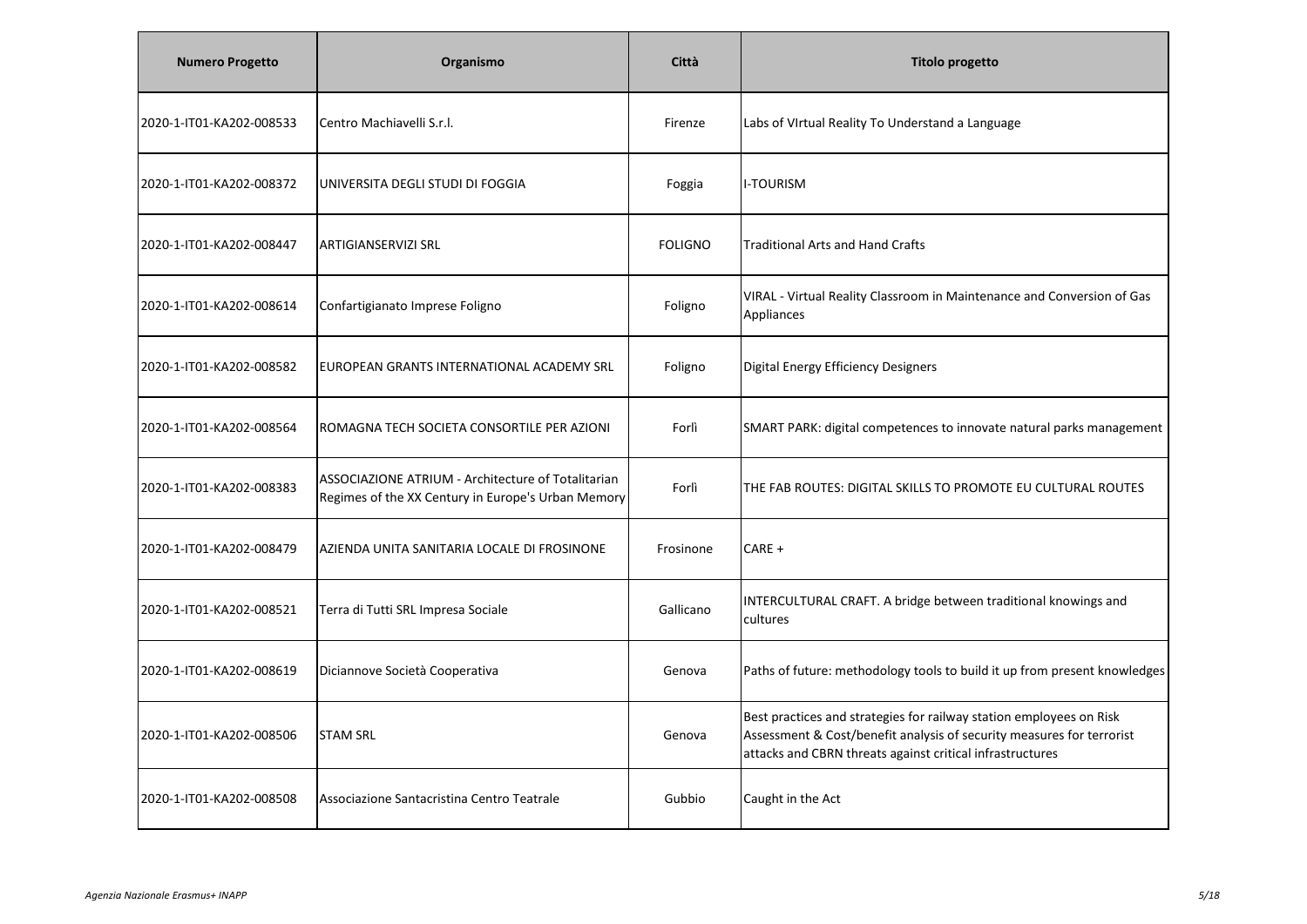| <b>Numero Progetto</b>   | Organismo                                                                       | Città                   | <b>Titolo progetto</b>                                                                                       |
|--------------------------|---------------------------------------------------------------------------------|-------------------------|--------------------------------------------------------------------------------------------------------------|
| 2020-1-IT01-KA202-008498 | I.I.S. "Capellini Sauro"                                                        | La Spezia               | BLUE TECH SKILLS: BLUE TRAINING AND EDUCATION CONCEPT FOR HIGH<br>SKILLS - "JOB ORIENTED" EDUCATIONAL MODELS |
| 2020-1-IT01-KA202-008588 | Cooperativa Sociale Artemide                                                    | Latiano                 | PROXIMITY DEVELOPERS                                                                                         |
| 2020-1-IT01-KA202-008361 | Centro Provinciale Istruzione Adulti                                            | Lecce                   | The Future is green                                                                                          |
| 2020-1-IT01-KA202-008459 | PROVINCIA DI LIVORNO SVILUPPO SRL                                               | Livorno                 | International Qualification on Marine and Tourism for the Mediterranean<br>harbours                          |
| 2020-1-IT01-KA202-008427 | <b>IIS EINSTEIN-NEBBIA</b>                                                      | Loreto                  | CARE FOR THE ENVIRONMENT AND CURE DAMAGE THROUGH ECO-<br>FRIENDLY TRADITIONS AND HEALTHY LIFESTYLE           |
| 2020-1-IT01-KA202-008444 | Gruppo Azione Locale Escartons e Valli Valdesi s.r.l                            | Luserna San<br>Giovanni | Participatory EmeRgenCy Evaluation in civil ProtecTION planning                                              |
| 2020-1-IT01-KA202-008528 | ENJOY ITALY DI ALESSANDRO GARIANO                                               | Marcellinara            | New VET tools to foster Sharing Economy in Tourism and its labour market                                     |
| 2020-1-IT01-KA202-008509 | Serindform Srl                                                                  | Massa                   | ALL ACTIVE WITH TOURISM - Competenze per lo sviluppo del turismo<br>Attivo                                   |
| 2020-1-IT01-KA202-008357 | ASSET BASILICATA azienda speciale della Camera di<br>Commercio della Basilicata | Matera                  | Projects On Time and On Budget                                                                               |
| 2020-1-IT01-KA202-008612 | Casa Netural                                                                    | Matera                  | Open School for Village Hosts                                                                                |
| 2020-1-IT01-KA202-008387 | Consorzio Ipogeos                                                               | Matera                  | CIRCE: Promoting Cultural Heritage as Integration and Tolerance Tool for<br><b>VET</b>                       |
| 2020-1-IT01-KA202-008535 | studio risorse s.r.l.                                                           | Matera                  | Laboratori interculturali per l'inclusione dei migranti                                                      |
| 2020-1-IT01-KA202-008366 | CONSORZIO MATERAHUB INDUSTRIE CULTURALI E<br><b>CREATIVE</b>                    | Matera                  | <b>Empowering Creative Hubs Leaders</b>                                                                      |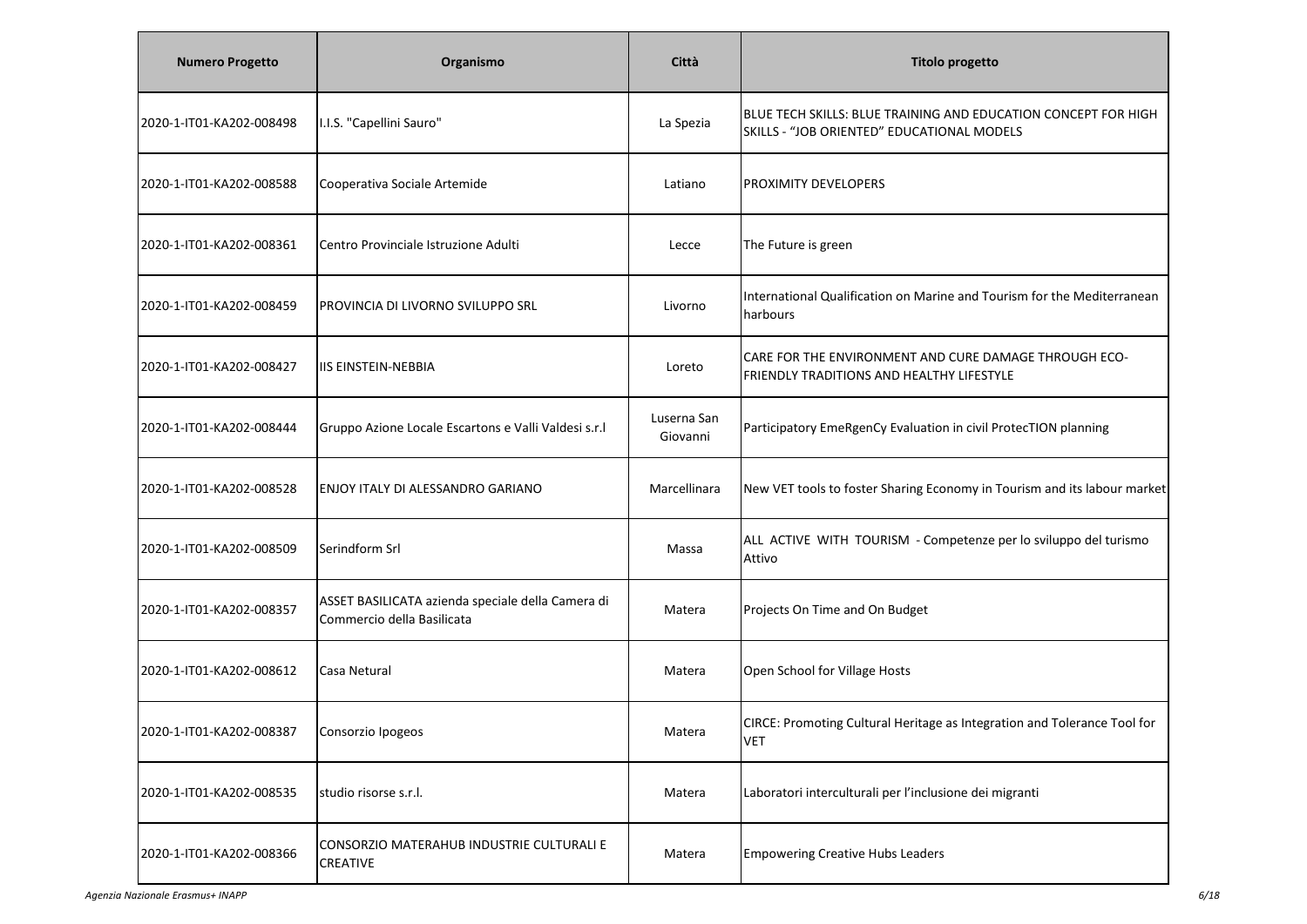| <b>Numero Progetto</b>   | Organismo                                                                                                                                  | Città          | <b>Titolo progetto</b>                                                                                                    |
|--------------------------|--------------------------------------------------------------------------------------------------------------------------------------------|----------------|---------------------------------------------------------------------------------------------------------------------------|
| 2020-1-IT01-KA202-008440 | L'Albero, associazione culturale                                                                                                           | Melfi, Potenza | Master the Act                                                                                                            |
| 2020-1-IT01-KA202-008488 | FONDAZIONE ACCADEMIA D'ARTI E MESTIERI DELLO<br>SPETTACOLO TEATRO ALLA SCALA                                                               | Milan          | SLAC - Skills Live After Corona                                                                                           |
| 2020-1-IT01-KA202-008491 | AGENZIA METROPOLITANA PER LA FORMAZIONE,<br>L'ORIENTAMENTO E IL LAVORO                                                                     | Milano         | Gender Approach to Employability 4.0                                                                                      |
| 2020-1-IT01-KA202-008563 | ASSISTAL - Associazione Nazionale Costruttori di<br>Impianti e dei Servizi di Efficienza Energetica - ESCo e<br><b>Facility Management</b> | Milano         | European training for energy community managers                                                                           |
| 2020-1-IT01-KA202-008460 | ASSOCALZATURIFICI ITALIANI                                                                                                                 | Milano         | Boosting Extroversion and Internationalisation through developing new<br>skills for Footwear INdustries across Europe     |
| 2020-1-IT01-KA202-008397 | Associazione Le Dimore del Quartetto                                                                                                       | Milano         | MUSA - European young MUsicians soft Skills Alliance                                                                      |
| 2020-1-IT01-KA202-008470 | ECOLE - ENTI CONFINDUSTRIALI LOMBARDI PER<br>L'EDUCATION - SOCIETA' CONSORTILE A R.L.                                                      | Milano         | Digital Soft sKills: Impact & Measurement                                                                                 |
| 2020-1-IT01-KA202-008469 | ECOLE - ENTI CONFINDUSTRIALI LOMBARDI PER<br>L'EDUCATION - SOCIETA' CONSORTILE A R.L.                                                      | Milano         | digital Training for mEtal seCtor 4.0                                                                                     |
| 2020-1-IT01-KA202-008598 | <b>FONDAZIONE LUIGI CLERICI</b>                                                                                                            | Milano         | HI!-TECH4VET                                                                                                              |
| 2020-1-IT01-KA202-008626 | FONDAZIONE POLITECNICO DI MILANO                                                                                                           | Milano         | Training and Education on Advanced Technologies in the Rehabilitation<br>after Stroke- Toward European common standards   |
| 2020-1-IT01-KA202-008455 | FONDAZIONE POLITECNICO DI MILANO                                                                                                           | Milano         | Structuring Enhanced Collaboration with the 3rd sector                                                                    |
| 2020-1-IT01-KA202-008487 | <b>GRUPPO COOPERATIVO CGM</b>                                                                                                              | Milano         | IN MEDIAS RES - Project on digital education and educational robotics for<br>teachers and educators of children aged 0-11 |
| 2020-1-IT01-KA202-008430 | Istituto Tecnico Superiore Angelo Rizzoli per le<br>Tecnologie dell'Informazione e della Comunicazione                                     | Milano         | Reinforce Entrepreneurial Skills for Creative and cUltural Entities                                                       |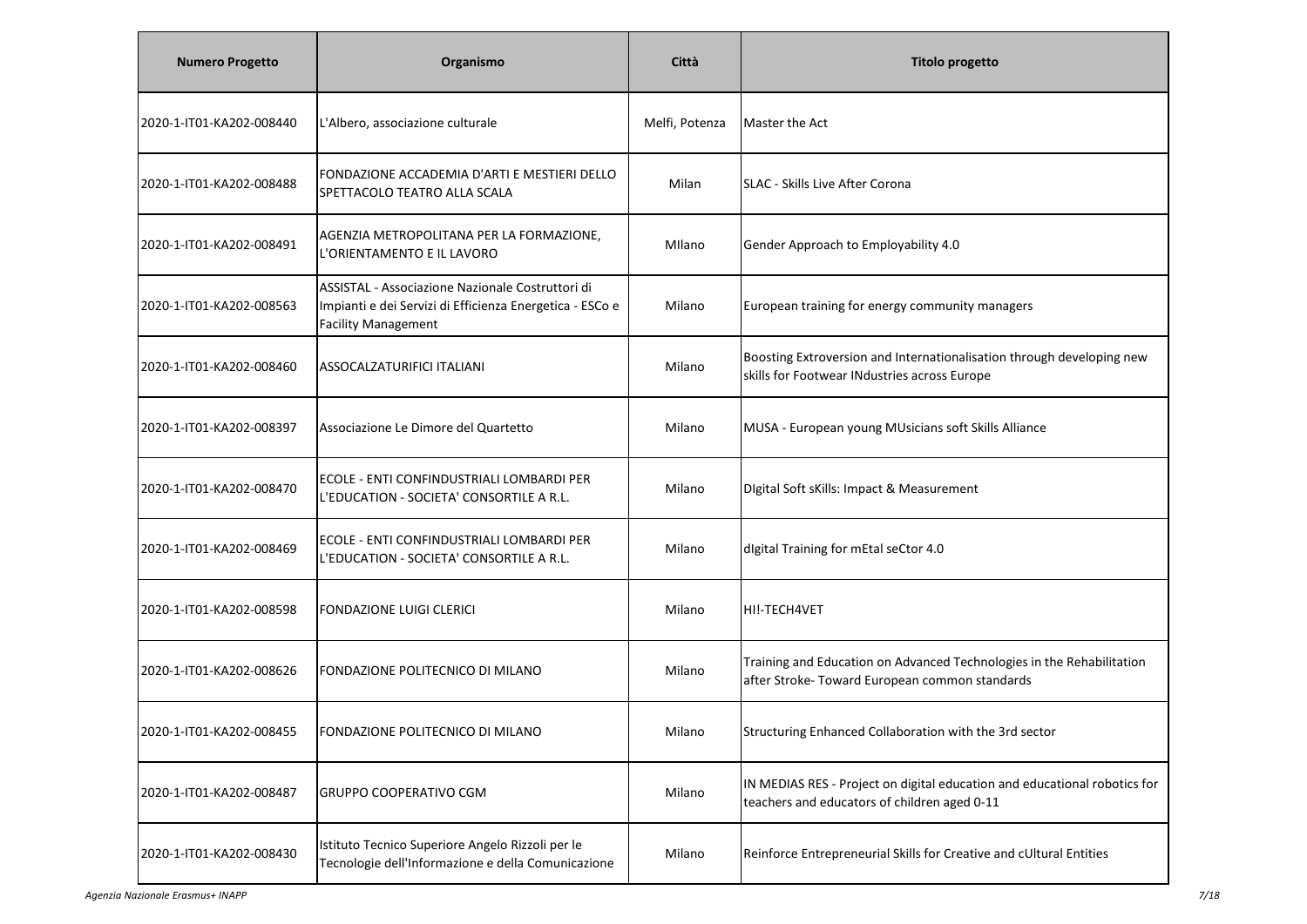| <b>Numero Progetto</b>   | Organismo                                                          | Città            | <b>Titolo progetto</b>                                                                               |
|--------------------------|--------------------------------------------------------------------|------------------|------------------------------------------------------------------------------------------------------|
| 2020-1-IT01-KA202-008627 | Itinerari Paralleli srl impresa sociale                            | Milano           | Third sector, first choice                                                                           |
| 2020-1-IT01-KA202-008625 | UNIVERSITA CATTOLICA DEL SACRO CUORE                               | Milano           | <b>European Mobility Career Counseling</b>                                                           |
| 2020-1-IT01-KA202-008399 | UNIVERSITA DEGLI STUDI DI MILANO                                   | Milano           | Sustainability and digital skills for the agricultural sector                                        |
| 2020-1-IT01-KA202-008600 | <b>ARETES SOCIETA COOPERATIVA</b>                                  | Modena           | PEER MOB - Uno strumento per la mobilità                                                             |
| 2020-1-IT01-KA202-008461 | Training 2000 psc                                                  | Mondavio         | Fostering Usage of Digital Badges in VET for validating competences                                  |
| 2020-1-IT01-KA202-008540 | H.R.Y.O HUMAN RIGHTS YOUTH ORGANIZATION                            | Monreale         | Digital Museum of Cities and Rights                                                                  |
| 2020-1-IT01-KA202-008622 | ISTITUTO STATALE DI ISTRUZIONE SUPERIORE "MOSE"<br><b>BIANCHI"</b> | Monza            | RARE R.O.U.T.E.S. - Responsible Original Unpolluting Tourism<br><b>Entrepreneurship for Students</b> |
| 2020-1-IT01-KA202-008457 | Ospedale Riabilitativo di Alta Specializzazione                    | Motta di Livenza | European Training on innovative Restorative Protocols for clinical and<br>technological changeable   |
| 2020-1-IT01-KA202-008419 | Consorzio Ro.Ma.                                                   | Napoli           | PR.E.S.T.O. - PRomoting pEople with diSability Transnational mObility                                |
| 2020-1-IT01-KA202-008418 | Italian Maritime Academy Technologies srl                          | Napoli           | Cultivating green skills on maritime                                                                 |
| 2020-1-IT01-KA202-008433 | Lazzarelle Cooperativa Sociale a r.l.                              | Napoli           | Homelessness and Migration. Training for Health and Social Care<br>Professionals                     |
| 2020-1-IT01-KA202-008578 | UNIVERSITA DEGLI STUDI DI NAPOLI FEDERICO II                       | Napoli           | <b>BUILDING CIRCULAR ECONOMY TOURISM SKILLS AND COMPETENCIES</b>                                     |
| 2020-1-IT01-KA202-008392 | UNIVERSITA DEGLI STUDI DI NAPOLI FEDERICO II                       | Napoli           | Diversity and Inclusion in Microenterprises                                                          |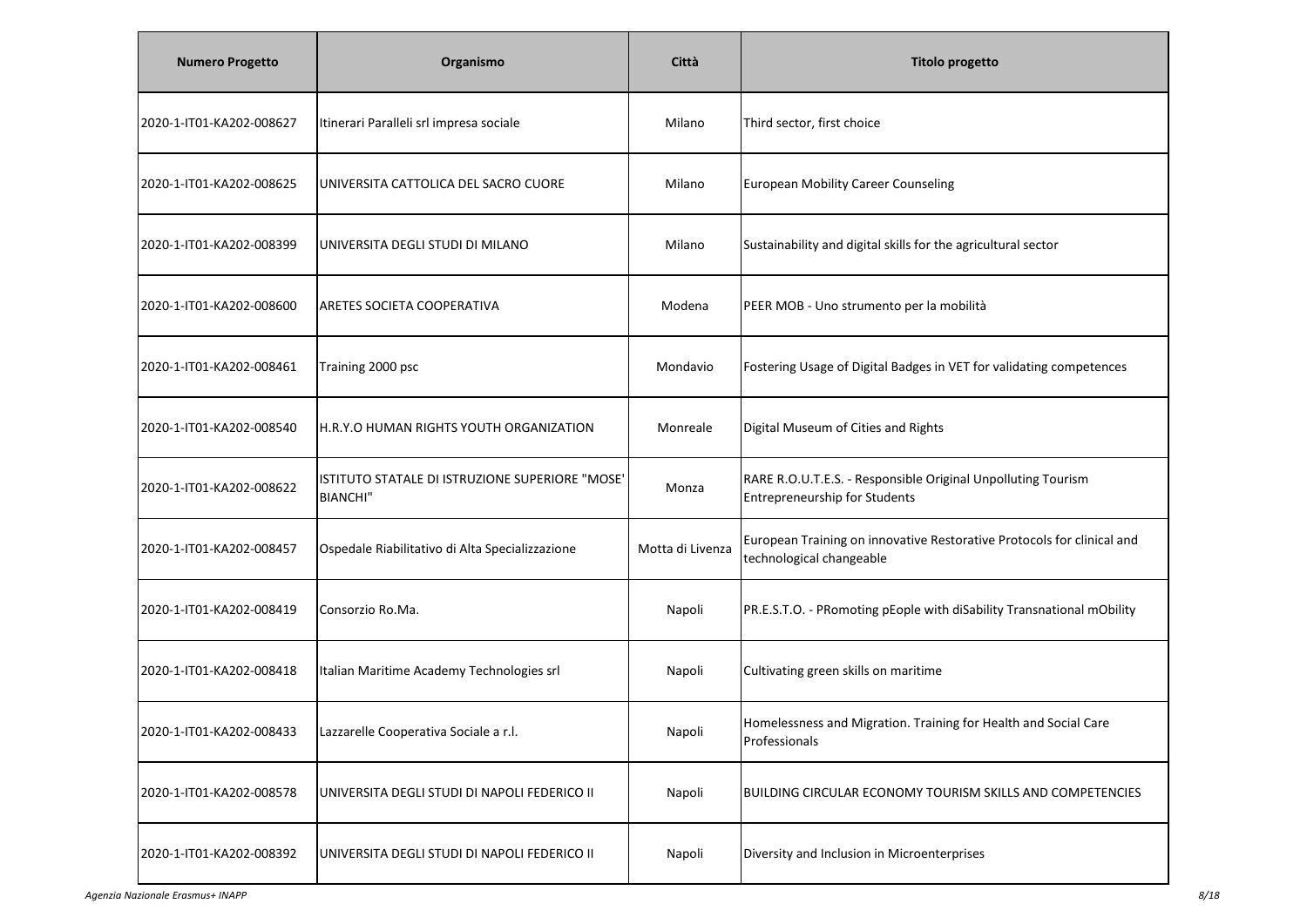| <b>Numero Progetto</b>   | Organismo                                                                                 | Città     | <b>Titolo progetto</b>                                                                                                      |
|--------------------------|-------------------------------------------------------------------------------------------|-----------|-----------------------------------------------------------------------------------------------------------------------------|
| 2020-1-IT01-KA202-008607 | UNIVERSITA DEGLI STUDI DI NAPOLI FEDERICO II                                              | Napoli    | European changing culinary heritage to empower inclusion and VET<br>system                                                  |
| 2020-1-IT01-KA202-008560 | Associazione Lis Lab performing arts                                                      | Nebbiuno  | European Human Academy. Performing Social Art Making                                                                        |
| 2020-1-IT01-KA202-008529 | Il Cielo Di Sara                                                                          | Nola      | Sistemi Orientati alla Formazione Innovativa Accessibile                                                                    |
| 2020-1-IT01-KA202-008371 | LARISO COOPERATIVA SOCIALE ONLUS                                                          | Nuoro     | We Are Reality                                                                                                              |
| 2020-1-IT01-KA202-008377 | Fermata d'Autobus                                                                         | Oglianico | DARIO! Disadvantaged Artists Reaching Inclusion and Occupability                                                            |
| 2020-1-IT01-KA202-008633 | Associazione Migranti Onlus                                                               | Padova    | Acceptance                                                                                                                  |
| 2020-1-IT01-KA202-008362 | CE.S.CO.T. VENETO - Centro Sviluppo Commercio<br>Turismo e Terziario                      | Padova    | Future Oriented Curriculum and innovative training tools for FOod Cultural<br>Sustainable tourism workers and entrepreneurs |
| 2020-1-IT01-KA202-008403 | <b>EDUFORMA SRL</b>                                                                       | Padova    | Professional tool for effective career development                                                                          |
| 2020-1-IT01-KA202-008404 | <b>EDUFORMA SRL</b>                                                                       | Padova    | ModErNized supporT Offices foR vEt stuDents                                                                                 |
| 2020-1-IT01-KA202-008572 | ISTITUTO REGIONALE PER LEDUCAZIONE E GLI STUDI<br>COOPERATIVI IRECOOP VENETO              | Padova    | Safety 4 Disability: Inclusive Training on Safety & Health at Work for<br>Workers with Intellectual disabilities            |
| 2020-1-IT01-KA202-008446 | CENTRO INTERNAZIONALE PER LA PROMOZIONE<br>DELL'EDUCAZIONE E LO SVILUPPO ASSOCIAZIONE     | Palermo   | Signs for Work INclusion Gain 2.0                                                                                           |
| 2020-1-IT01-KA202-008478 | UNIONE DEGLI ASSESSORATI ALLE POLITICHE SOCIO-<br>SANITARIE, DELL ISTRUZIONE E DEL LAVORO | Palermo   | Emotional skills in vocational training: gifting staff to cope with social<br>needs                                         |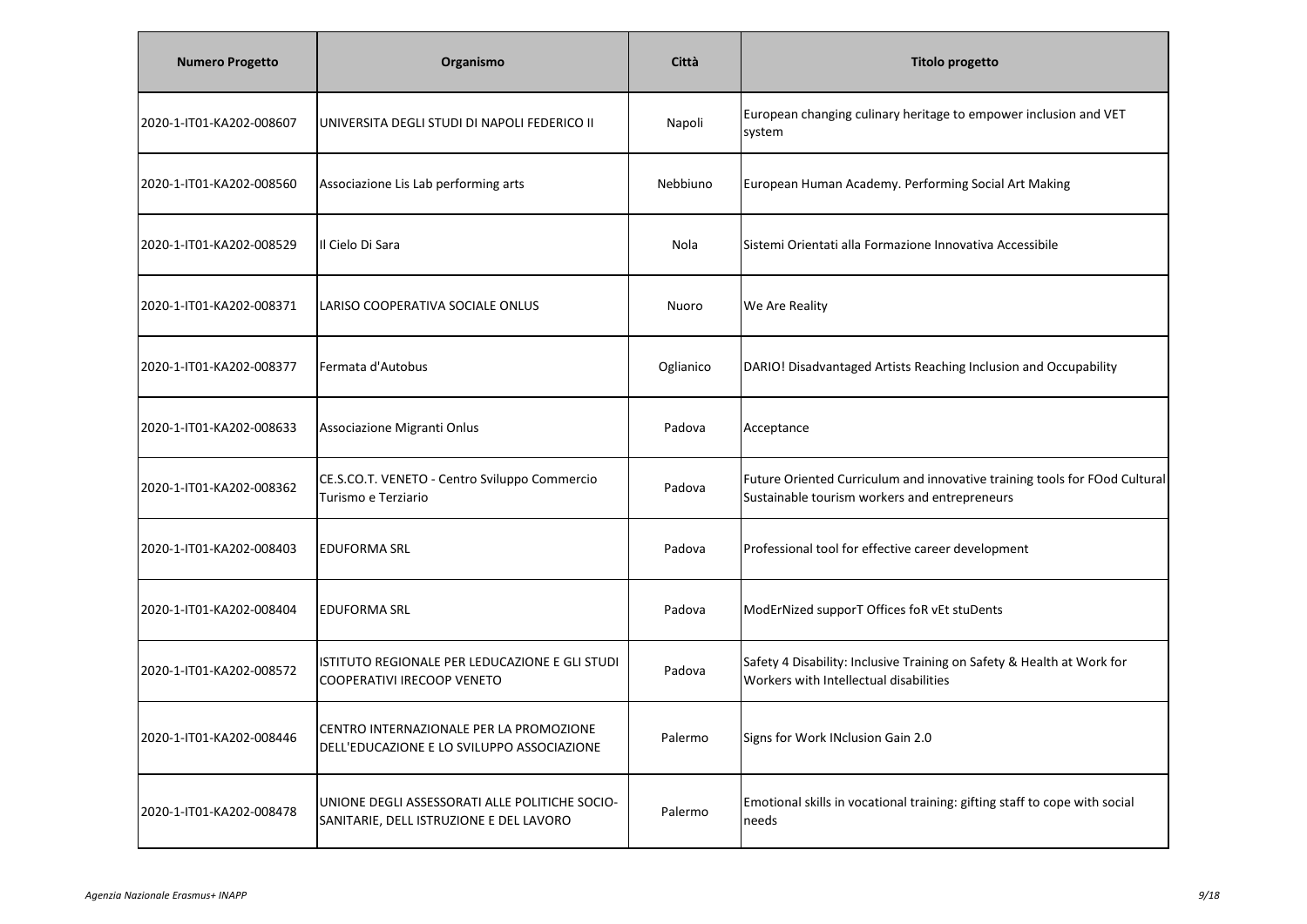| <b>Numero Progetto</b>   | Organismo                                                                              | Città   | <b>Titolo progetto</b>                                                                                                                                                               |
|--------------------------|----------------------------------------------------------------------------------------|---------|--------------------------------------------------------------------------------------------------------------------------------------------------------------------------------------|
| 2020-1-IT01-KA202-008555 | Cisita Parma scarl                                                                     | Parma   | Innovation Garage of Garages                                                                                                                                                         |
| 2020-1-IT01-KA202-008623 | <b>COMUNE DI PARMA</b>                                                                 | Parma   | FUture oriented skills by connecting Talents and Urban Resources through<br>Innovative Schemes for Training and Immersive Creativity                                                 |
| 2020-1-IT01-KA202-008536 | DAVINES Spa                                                                            | Parma   | SUPERB - Sustainable skills for Professionals to become Engaged and<br>Responsible in the Beauty sector                                                                              |
| 2020-1-IT01-KA202-008617 | SWEDEN EMILIA ROMAGNA NETWORK                                                          | Parma   | Developing Business attraction skills through continuing VET at work in<br>the local public sector                                                                                   |
| 2020-1-IT01-KA202-008518 | ASSOCIAZIONE SPORTIVA DILETTANTISTICA<br><b>IJSHAAMANKA</b>                            | Pergola | Network of dance and theatre operators for social inclusion                                                                                                                          |
| 2020-1-IT01-KA202-008585 | ANCI Umbria - Associazione dei Comuni dell'Umbria                                      | Perugia | Gestione della diversità e prevenzione del conflitto per servizi pubblici<br>inclusivi - un pacchetto formativo                                                                      |
| 2020-1-IT01-KA202-008503 | ARIS FORMAZIONE E RICERCA SOCIETA COOPERATIVA                                          | Perugia | Skills-Evolutionary-Education for Benefit COMpanies INclusive Growth                                                                                                                 |
| 2020-1-IT01-KA202-008494 | C.I.A. UMBRIA - SERVIZI ALL'IMPRESA - S.R.L.                                           | Perugia | Innovation Management for Multifunctional Agriculture                                                                                                                                |
| 2020-1-IT01-KA202-008463 | CONFEDERAZIONE ITALIANA AGRICOLTORI<br><b>REGIONALE UMBRIA</b>                         | Perugia | Social Farm Activities for Rural Management<br><b>Services</b>                                                                                                                       |
| 2020-1-IT01-KA202-008538 | Conservatorio di Musica di Perugia                                                     | Perugia | Musicians Skills in Music and Education Fields                                                                                                                                       |
| 2020-1-IT01-KA202-008428 | <b>ECIPA UMBRIA SCARL</b>                                                              | Perugia | European Atelier of Crafts 4.0. - Digital Skills and Augmented Didactics<br>applied to the European Atelier of Crafts Model                                                          |
| 2020-1-IT01-KA202-008634 | FONDO DI ENTI LOCALI PER LA COOPERAZIONE<br>DECENTRATA E LO SVILUPPO UMANO SOSTENIBILE | Perugia | Photo for Caring - Development of new skills on the topic of therapeutic<br>photography as an innovative psychosocial support tool to overcome the<br>Post Traumatic Stress Disorder |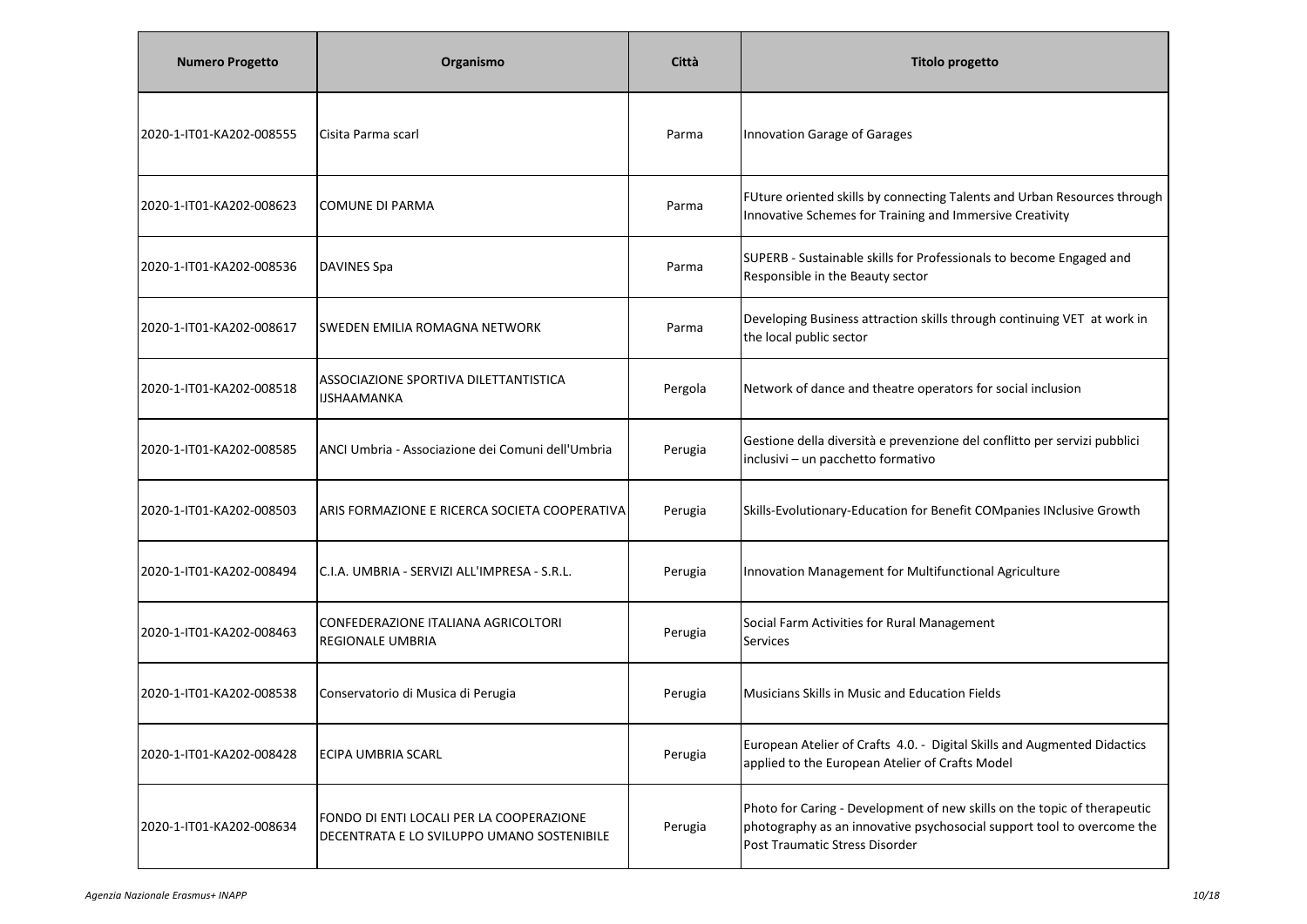| <b>Numero Progetto</b>   | Organismo                                                                         | Città                  | <b>Titolo progetto</b>                                                                                                                                                         |
|--------------------------|-----------------------------------------------------------------------------------|------------------------|--------------------------------------------------------------------------------------------------------------------------------------------------------------------------------|
| 2020-1-IT01-KA202-008621 | <b>PROMOVIDEO SRL</b>                                                             | Perugia                | Europe in 360                                                                                                                                                                  |
| 2020-1-IT01-KA202-008386 | ISTITUTO DEI SORDI DI TORINO                                                      | Pianezza               | EU Digital Framework for Sign Languages                                                                                                                                        |
| 2020-1-IT01-KA202-008467 | SOCIETA' COOPERATIVA A.FO.RI.S.MA.-ACLI<br>FORMAZIONE RICERCA SERVIZI MANAGEMENT  | Pisa                   | Social Enterprise Management: comparison of models for the<br>development of inclusive, sustainable and smart managerial skills                                                |
| 2020-1-IT01-KA202-008546 | UNIVERSITA DI PISA                                                                | Pisa                   | Innovation in the marble industry                                                                                                                                              |
| 2020-1-IT01-KA202-008394 | UNIVERSITA DI PISA                                                                | Pisa                   | INsect sector for Feed and Food - new skills for the DEvelopment of<br><b>Circular EconomieS</b>                                                                               |
| 2020-1-IT01-KA202-008608 | <b>DISTRETTO INTERNI E DESIGN DID</b>                                             | Poggibonsi             | Cross Cultural Marketing for Traditional Manufacturing SMEs                                                                                                                    |
| 2020-1-IT01-KA202-008500 | Fondazione Istituto Tecnico Superiore per le Nuove<br>Tecnologie della Vita       | Pomezia (RM)           | Quality Assurance Framework for students with Dyslexia                                                                                                                         |
| 2020-1-IT01-KA202-008620 | Agorà Società Cooperativa Sociale ONLUS                                           | Pontecagnano<br>Faiano | P.I.P.P.I. - "Promoting Innovative Paths for Professionals of Inclusion"                                                                                                       |
| 2020-1-IT01-KA202-008603 | Azienda sanitaria Friuli Occidentale                                              | Pordenone              | Press EnterPrise - Le comunità come strumento per lo sviluppo<br>dell'autoimpresa delle persone in condizione di vulnerabilità sociale ed<br>economica                         |
| 2020-1-IT01-KA202-008391 | IAL INNOVAZIONE APPRENDIMENTO LAVORO FRIULI<br>VENEZIA GIULIA SRL IMPRESA SOCIALE | Pordenone              | VESTA - Vocational Education Solutions and Tools for fAmily enterprises                                                                                                        |
| 2020-1-IT01-KA202-008410 | European Academy for Rural Territories Hospitality                                | Potenza                | SUSTAINABLE WOOD 4.0. Enhance skills of incompany<br>tutors, instructors & mentors on transnational work-based learning<br>process within the forest, wood & furniture sector. |
| 2020-1-IT01-KA202-008550 | Istituto Regionale per la Formazione e la ricerca                                 | Potenza                | INNOVATIVE COLLABORATIONS                                                                                                                                                      |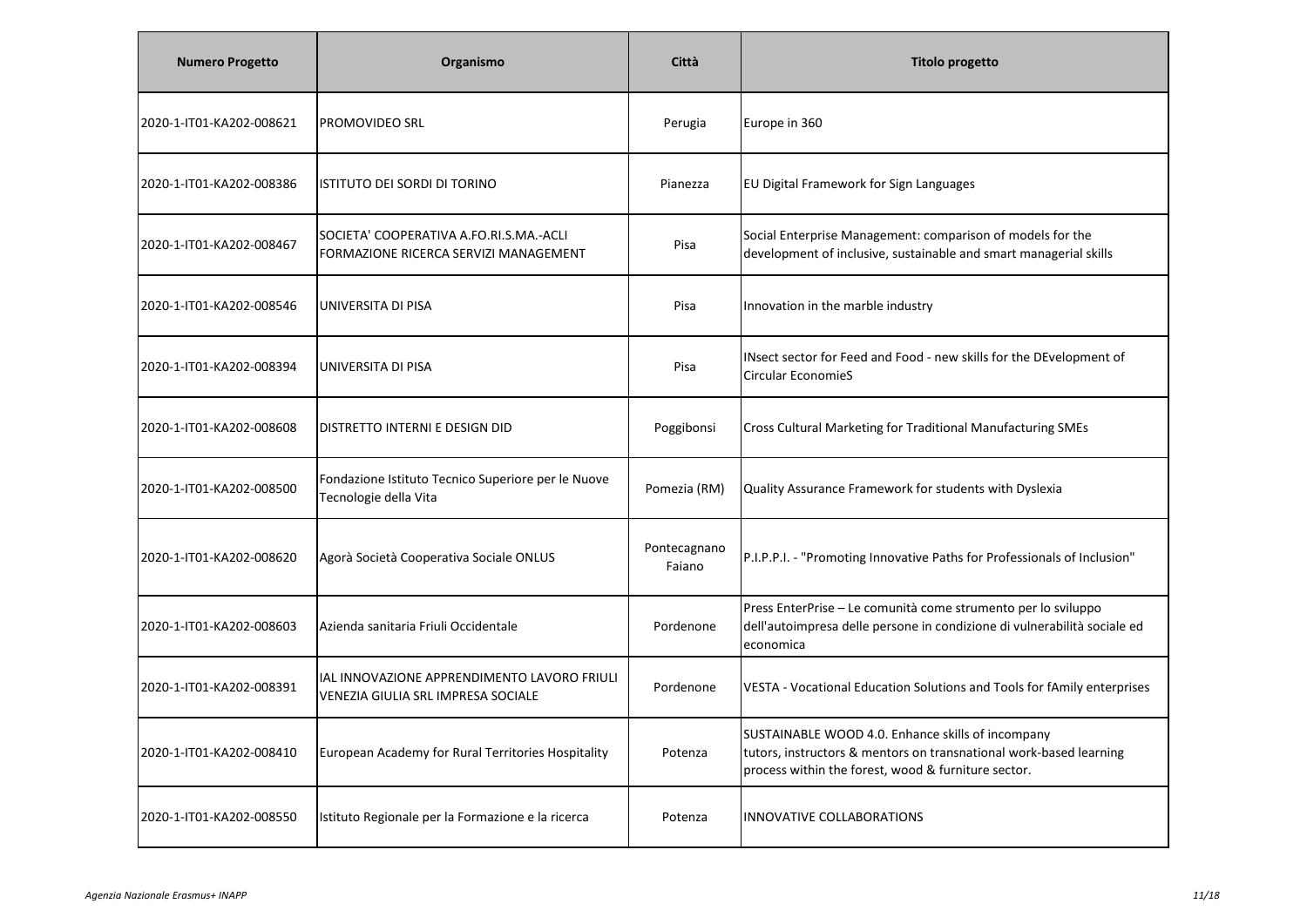| <b>Numero Progetto</b>   | Organismo                                                                        | Città         | <b>Titolo progetto</b>                                                                                                                              |
|--------------------------|----------------------------------------------------------------------------------|---------------|-----------------------------------------------------------------------------------------------------------------------------------------------------|
| 2020-1-IT01-KA202-008477 | Youth Europe Service                                                             | Potenza       | How Urban centers become Green citieS                                                                                                               |
| 2020-1-IT01-KA202-008422 | SVI.MED CENTRO EUROMEDITERRANEO PERLO<br>SVILUPPO SOSTENIBILE ONLUS ASSOCIAZIONE | Ragusa        | Industrial tourism training solutions as innovative approach to VET                                                                                 |
| 2020-1-IT01-KA202-008492 | ISTITUTO FORMAZIONE OPERATORI AZIENDALI                                          | Reggio Emilia | Skills Care, Skills Matter                                                                                                                          |
| 2020-1-IT01-KA202-008517 | EURORA S.A.S.                                                                    | Rende         | Design thinking approach - defining the problem and finding the solution:<br>a training course for SMEs                                             |
| 2020-1-IT01-KA202-008437 | AGENFOR ITALIA ASSOCIAZIONE                                                      | Rimini        | <b>Preven Training</b>                                                                                                                              |
| 2020-1-IT01-KA202-008592 | AGENFOR ITALIA ASSOCIAZIONE                                                      | Rimini        | European Development Programme for Care Professional                                                                                                |
| 2020-1-IT01-KA202-008568 | A SUD ECOLOGIA E COOPERAZIONE ONLUS                                              | Roma          | (e)mission (im)possible                                                                                                                             |
| 2020-1-IT01-KA202-008616 | <b>AISFOR SRL</b>                                                                | Roma          | ENergy POverty: empoWER operators to ASSIST people in need                                                                                          |
| 2020-1-IT01-KA202-008453 | ASSOCIAZIONE CAPODARCO ROMA SERVIZI ONLUS                                        | Roma          | <b>REHUS Rehabilitation Humanities Skill</b>                                                                                                        |
| 2020-1-IT01-KA202-008576 | CENTRO STUDI DELLE CAMERE DI COMMERCIO<br><b>GUGLIELMO TAGLIACARNE S.R.L.</b>    | Roma          | Fashion trainers and in-company mentors for future: integrating green and<br>circular issues in VET for textile, clothing and footwear              |
| 2020-1-IT01-KA202-008630 | <b>CHALLENGE NETWORK</b>                                                         | Roma          | European Human Resources Open Campus                                                                                                                |
| 2020-1-IT01-KA202-008610 | CITTA' METROPOLITANA DI ROMA CAPITALE                                            | Roma          | Digital Resilient Innovation in Stressed Environment                                                                                                |
| 2020-1-IT01-KA202-008632 | COMITATO INTERNAZIONALE PER LO SVILUPPO DEI<br>POPOLI ASSOCIAZIONE               | Roma          | Sharing Urban Square's Heritage: SUSH<br>Innovation in the Sharing of the Urban Square's Heritage through Local<br><b>Communities Participation</b> |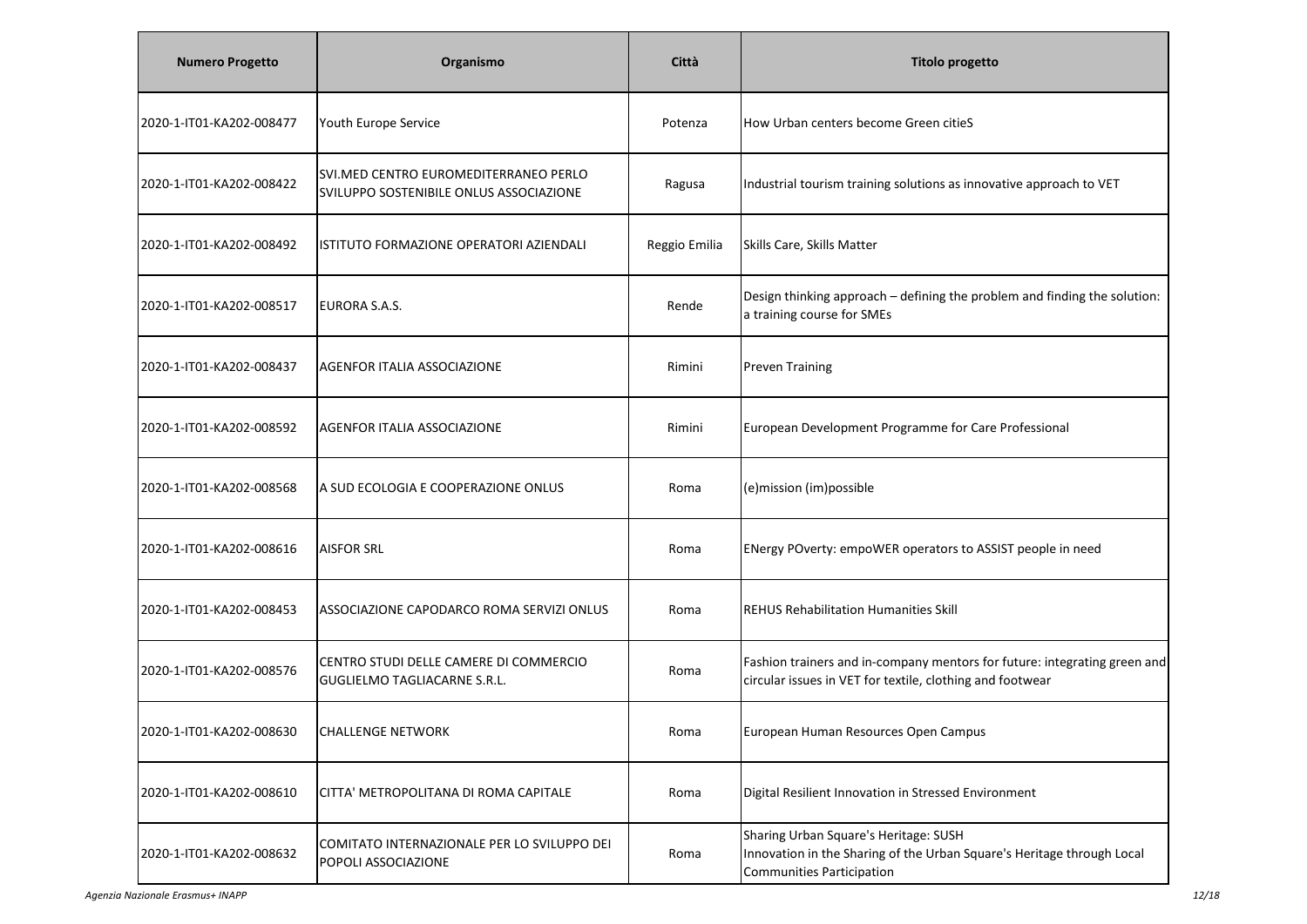| <b>Numero Progetto</b>   | Organismo                                                                                                                                          | Città | <b>Titolo progetto</b>                                                                                                                                                          |
|--------------------------|----------------------------------------------------------------------------------------------------------------------------------------------------|-------|---------------------------------------------------------------------------------------------------------------------------------------------------------------------------------|
| 2020-1-IT01-KA202-008368 | CONSIGLIO NAZIONALE DELLE RICERCHE                                                                                                                 | Roma  | Smart Working INtegrated manaGement for sustainability                                                                                                                          |
| 2020-1-IT01-KA202-008501 | COORDINAMENTO NAZIONALE COMUNITA DI<br>ACCOGLIENZA ASSOCIAZIONE                                                                                    | Roma  | Get out of addiction. Pathways to support women                                                                                                                                 |
| 2020-1-IT01-KA202-008473 | Eko Group srl                                                                                                                                      | Roma  | Open and Participatory labour models for an European trade union<br>Network                                                                                                     |
| 2020-1-IT01-KA202-008475 | lFederazione Istituti Di Attività Educative                                                                                                        | Roma  | Promozione delle competenze digitali e STEAM nel sistema i-VET:<br>Implementazione di pratiche di apprendimento innovative in un<br>prospettiva educativa intersettoriale       |
| 2020-1-IT01-KA202-008531 | FEDERAZIONE ITALIANA JUDO LOTTA KARATE ARTI<br><b>MARZIALI</b>                                                                                     | Roma  | Martial art's a mean for life improvement and social inclusion of children<br>with autism spectrum disorder                                                                     |
| 2020-1-IT01-KA202-008414 | <b>I</b> FILOSOMATICA EUROPA                                                                                                                       | Roma  | Mediazione di Metodologie e Contenuti                                                                                                                                           |
| 2020-1-IT01-KA202-008411 | FORMA CAMERA - AZIENDA SPECIALE DELLA CAMERA<br>DI COMMERCIO, INDUSTRIA, ARTIGIANATO E<br>AGRICOLTURA DI ROMA PER LA FORMAZIONE<br>IMPRENDITORIALE | Roma  | <b>Environmental Value Entrepreneurs Training</b>                                                                                                                               |
| 2020-1-IT01-KA202-008602 | FORMIT - FONDAZIONE PER LA RICERCA SULLA<br>MIGRAZIONE E SULLA INTEGRAZIONE DELLE<br><b>TECNOLOGIE</b>                                             | Roma  | gestural Code foR Emergency Agencies: Training in Vocational Education                                                                                                          |
| 2020-1-IT01-KA202-008434 | ISTITUTO NAZIONALE DI ASTROFISICA                                                                                                                  | Roma  | Skills for Tourism And Recognition of the importance of dark skies                                                                                                              |
| 2020-1-IT01-KA202-008502 | LIPSIM - LABORATORIO ITALIANO PSICOANALISI<br>MULTIFAMILIARE                                                                                       | Roma  | MULTI FAMILY GROUPS AND MENTAL HEALTH                                                                                                                                           |
| 2020-1-IT01-KA202-008609 | LUISS LIBERA UNIVERSITA INTERNAZIONALE DEGLI<br><b>STUDI SOCIALI GUIDO CARLI</b>                                                                   | Roma  | Digital Transformation and Industry 4.0: Innovative skills to enhance<br>workforce employability, flexibility and transversal capabilities in the<br>public and private sectors |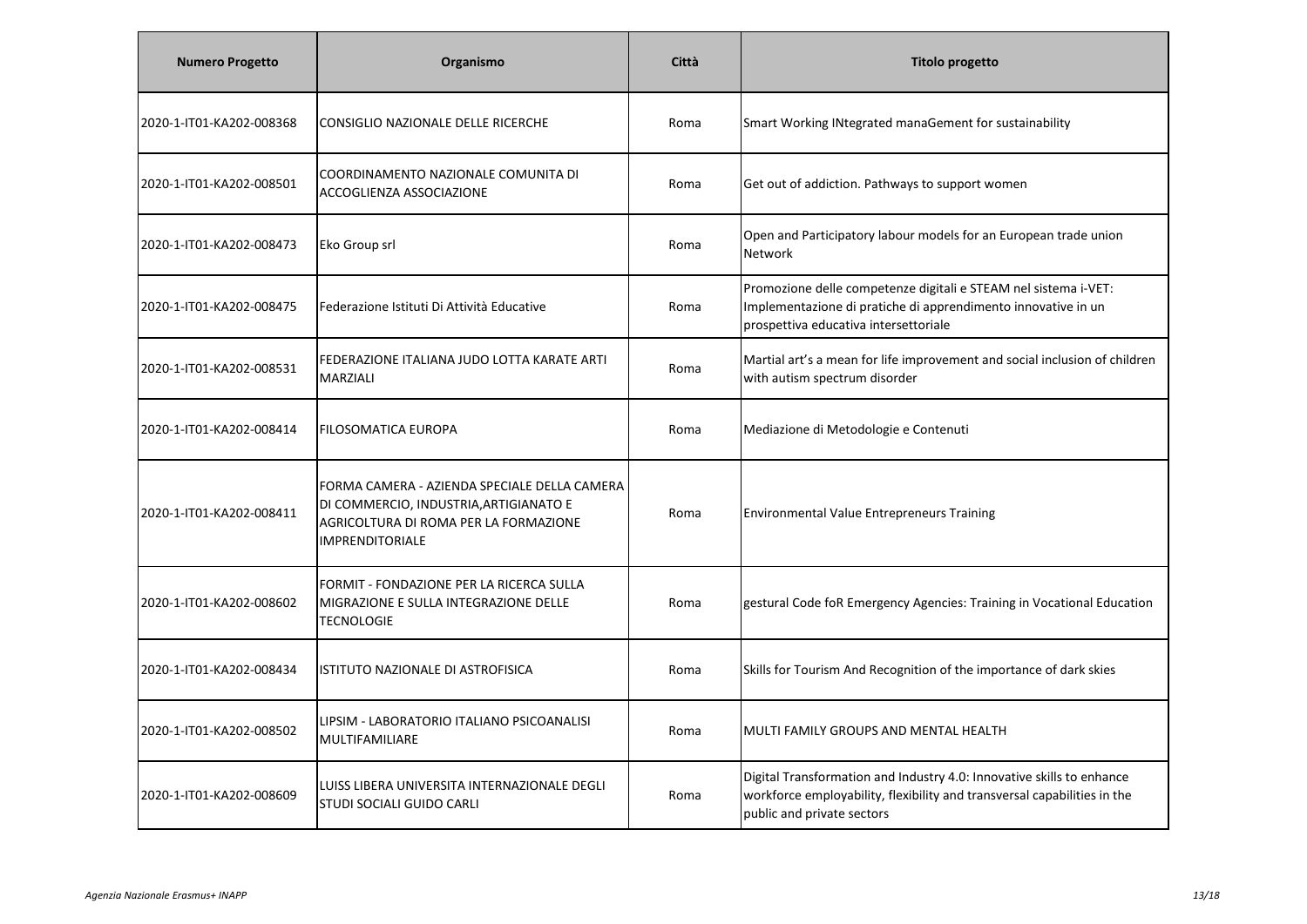| <b>Numero Progetto</b>   | Organismo                                                      | Città | Titolo progetto                                                                                                                                       |
|--------------------------|----------------------------------------------------------------|-------|-------------------------------------------------------------------------------------------------------------------------------------------------------|
| 2020-1-IT01-KA202-008618 | Polisportive Giovanili Salesiane                               | Roma  | Enhance Mentoring Skills of Sport Coaches Professional                                                                                                |
| 2020-1-IT01-KA202-008493 | PROGEU-PROGRESS IN EUROPEAN UNION -ISTITUTO<br>PER LO SVILUPPO | Roma  | Disability is My Ability: an innovative lifelong learning to be successful in<br>the workplace                                                        |
| 2020-1-IT01-KA202-008429 | SISTEMI FORMATIVI CONFINDUSTRIA SCPA                           | Roma  | S.I. VET - Systematic approach for the upskilling of Trainers in<br>Internationalisation of VET                                                       |
| 2020-1-IT01-KA202-008466 | <b>SPEHA FRESIA SC</b>                                         | Roma  | Modus operandi: cooperando rinascono le imprese                                                                                                       |
| 2020-1-IT01-KA202-008514 | <b>TATICS GROUP SRL</b>                                        | Roma  | FOstering Competences, Understandings and Skills in the Olive Oil sector's<br>New perspectives                                                        |
| 2020-1-IT01-KA202-008551 | UET Italia srl                                                 | Roma  | <b>Experiential Tourism for Europe</b>                                                                                                                |
| 2020-1-IT01-KA202-008558 | UNIVERSITA DEGLI STUDI DI ROMA LA SAPIENZA                     | Roma  | <b>SAFECULT</b>                                                                                                                                       |
| 2020-1-IT01-KA202-008376 | UNIVERSITA DEGLI STUDI DI ROMA UNITELMA<br>SAPIENZA            | Roma  | Workplace Violence Prevention for Safer Healthcare Workers                                                                                            |
| 2020-1-IT01-KA202-008464 | UNIVERSITA DEGLI STUDI DI ROMA UNITELMA<br>SAPIENZA            | Roma  | CIRCULAR Bioeconomy in agRIColture VET school students and teachers<br>reinforcing Key Skills and competencies                                        |
| 2020-1-IT01-KA202-008575 | UNIVERSITA TELEMATICA INTERNAZIONALE-<br><b>UNINETTUNO</b>     | Roma  | Virtual Innovation Center fostering the transition from education to<br>employment                                                                    |
| 2020-1-IT01-KA202-008456 | Archivio della Memoria                                         | Roma  | INTER-CHA: INTERnationalization Cultural Heritage Assistant - new WBL<br>profession in duty of internationalization of cultural heritage institutions |
| 2020-1-IT01-KA202-008462 | Confartigianato Imprese                                        | Roma  | We Organise and Manage Enterprises and Networks 4.0                                                                                                   |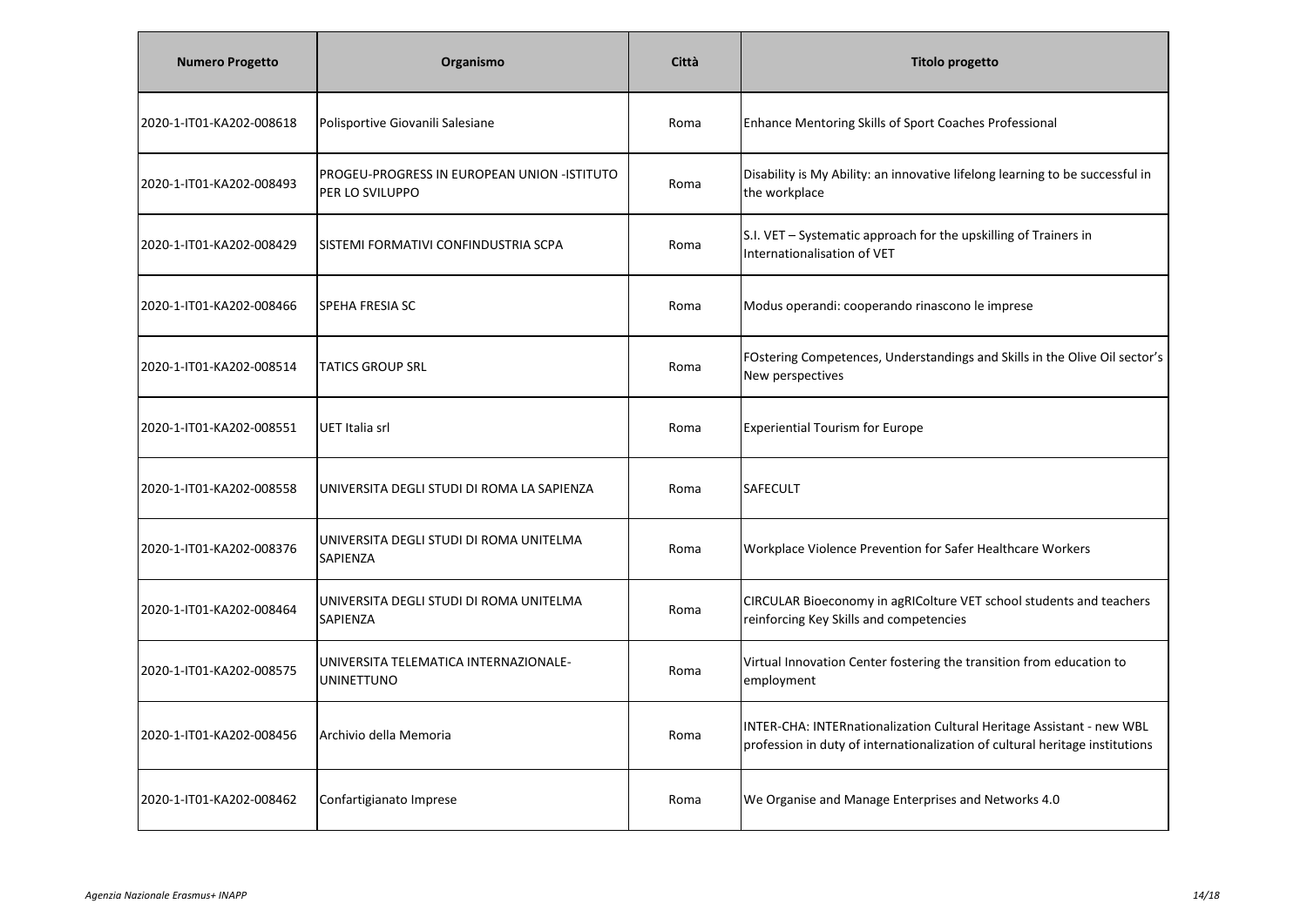| <b>Numero Progetto</b>   | Organismo                                                                                                                            | Città                             | <b>Titolo progetto</b>                                                                                                                    |
|--------------------------|--------------------------------------------------------------------------------------------------------------------------------------|-----------------------------------|-------------------------------------------------------------------------------------------------------------------------------------------|
| 2020-1-IT01-KA202-008565 | CONSORZIO NAZIONALE MEUCCIO RUINI PER LA<br>FORMAZIONE, I SERVIZI AL LAVORO E<br>L'INNOVAZIONE TECNOLOGICA - SOCIETA'<br>COOPERATIVA | Roma                              | Home care and social AssistaNce Development model                                                                                         |
| 2020-1-IT01-KA202-008513 | Elidea psicologi associati                                                                                                           | Roma                              | JoBridge new approaches for a new world                                                                                                   |
| 2020-1-IT01-KA202-008611 | <b>Fattore K</b>                                                                                                                     | Roma                              | Teatro e sport. Verso la costruzione di una metodologia innovativa per la<br>formazione dell'attore                                       |
| 2020-1-IT01-KA202-008450 | <b>REPLAY Network</b>                                                                                                                | Roma                              | <b>Inclusive Learning Schools</b>                                                                                                         |
| 2020-1-IT01-KA202-008557 | <b>FUTURA SOC CONS RL</b>                                                                                                            | San Giovanni in<br>Persiceto (BO) | European Network in Nutritional Education for Acquired DIsabilities                                                                       |
| 2020-1-IT01-KA202-008526 | <b>ISIS VALDARNO</b>                                                                                                                 | San Giovanni<br>Valdarno          | Competence Framework on Sustainable Intrapreneurship EU-DAIMON                                                                            |
| 2020-1-IT01-KA202-008599 | Akon Service S.a.s di Ciavatta O. & C.                                                                                               | San Salvo                         | M.O.R.E.- More Opportunities to Recognize and Empower women<br>working in the home-care sector                                            |
| 2020-1-IT01-KA202-008586 | <b>INFOR ELEA</b>                                                                                                                    | San Secondo di<br>Pinerolo (TO)   | FaBioLa - Farming linking Biogas and Landscape in Europe                                                                                  |
| 2020-1-IT01-KA202-008597 | MINE VAGANTI NGO                                                                                                                     | Sassari                           | VET CARE Career planning and job insertion for VET students with<br>disabilities                                                          |
| 2020-1-IT01-KA202-008580 | Samarcanda società cooperativa sociale Onlus                                                                                         | Schio                             | Skilling Marginalised people to Enter Labour Market                                                                                       |
| 2020-1-IT01-KA202-008480 | p63 Sindrome E.E.C International Net Work Word<br><b>Communication Onlus</b>                                                         | Padova                            | Selvazzano Dentro Rar@Educando -L' INFORMAZIONE COMINCIA DALLA SCUOLA<br>Fragilità - Malattie Rare - Cyber bullismo - Emergenza Sanitaria |
| 2020-1-IT01-KA202-008373 | Cooperativa Sociale Arcadia                                                                                                          | Tarquinia                         | New mEThodologies for WORKing Inclusion of disadvantaged young                                                                            |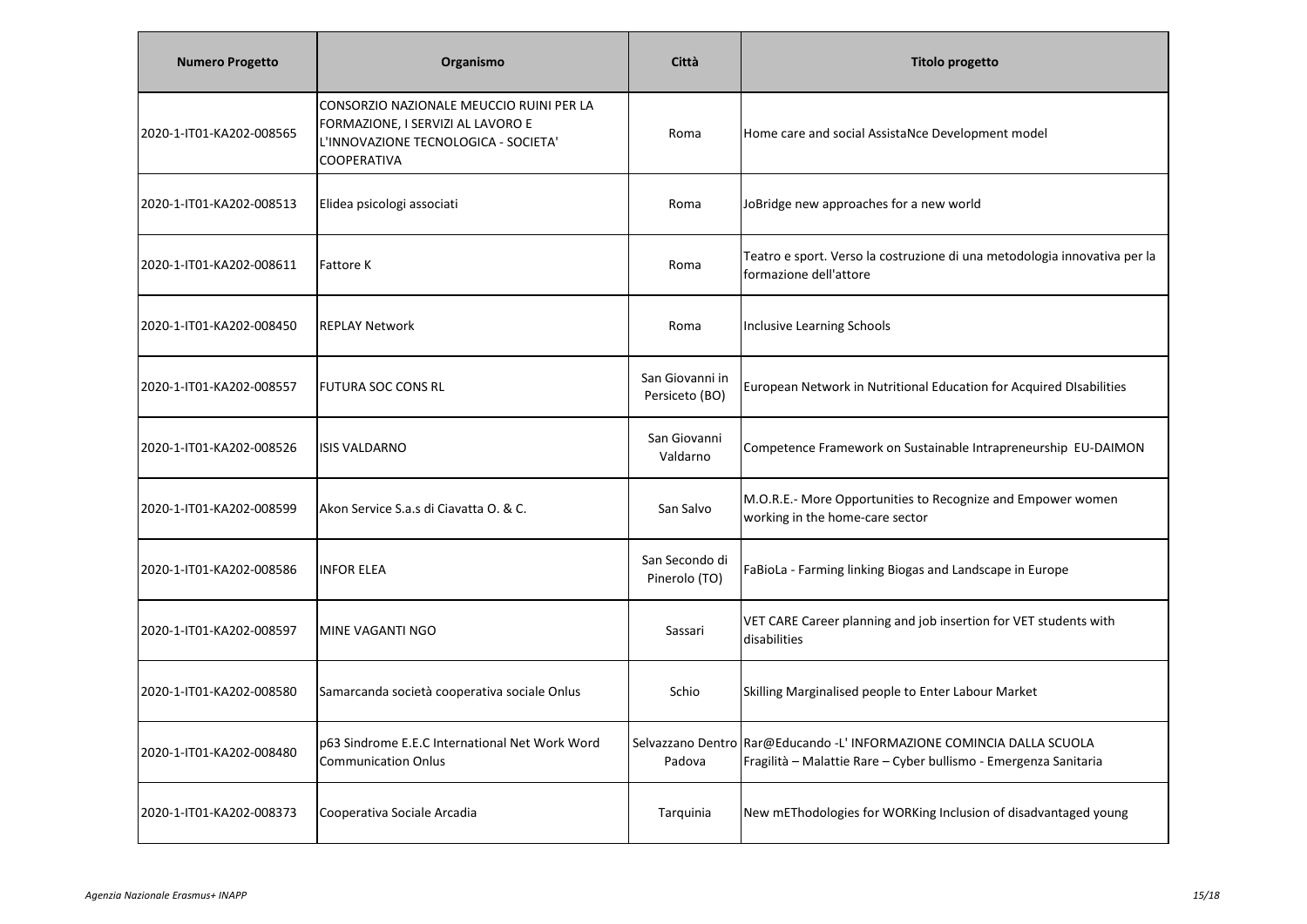| <b>Numero Progetto</b>   | Organismo                                                                                                 | Città           | <b>Titolo progetto</b>                                                                               |
|--------------------------|-----------------------------------------------------------------------------------------------------------|-----------------|------------------------------------------------------------------------------------------------------|
| 2020-1-IT01-KA202-008407 | COMUNE DI TEMPIO PAUSANIA                                                                                 | Tempio Pausania | "Suber Economy Project the Future"                                                                   |
| 2020-1-IT01-KA202-008438 | UNIVERSITA DEGLI STUDI DI TERAMO                                                                          | Teramo          | Cin-ABS - Contamination in Agri business Sector                                                      |
| 2020-1-IT01-KA202-008537 | CAMERA DI COMMERCIO I.A.A. DI TERNI                                                                       | Terni           | Riattivare il Turismo dopo un disastro Naturale                                                      |
| 2020-1-IT01-KA202-008396 | ISTITUTO D'ISTRUZIONE SUPERIORE CIUFFELLI -<br><b>EINAUDI</b>                                             | Todi            | Development of Innovative Training Contents on Olive Mill Wastewater<br>for European Olive Producers |
| 2020-1-IT01-KA202-008489 | CRAMARS SOCIETA COOPERATIVA SOCIALE                                                                       | Tolmezzo (UD)   | Futures Literacy in Vocational Education and Training for Climate and<br>Social challenges 2040      |
| 2020-1-IT01-KA202-008402 | ENTE ACLI ISTRUZIONE PROFESSIONALE PIEMONTE                                                               | Torino          | SCHOLE'                                                                                              |
| 2020-1-IT01-KA202-008636 | ORDINE DEGLI ARCHITETTI, PIANIFICATORI,<br>PAESAGGISTI E CONSERVATORI DELLA PROVINCIA DI<br><b>TORINO</b> | Torino          | Green Rooftops Overarching Training programme                                                        |
| 2020-1-IT01-KA202-008375 | POLITECNICO DI TORINO                                                                                     | Torino          | <b>Energy Efficiency Expert</b>                                                                      |
| 2020-1-IT01-KA202-008490 | <b>CESIE</b>                                                                                              | Trappeto        | COaching for MEntor's and Teacher's Assistance                                                       |
| 2020-1-IT01-KA202-008413 | PROVINCIA AUTONOMA DI TRENTO                                                                              | Trento          | Towards Senior Workers' Innovative Training Challenges                                               |
| 2020-1-IT01-KA202-008426 | SOCIALIT SOFTWARE E CONSULTING SRL                                                                        | Trento          | Improving demeNtia care Through Self-Experience                                                      |
| 2020-1-IT01-KA202-008465 | ENAIP ENTE ACLI ISTRUZIONE PROFESSIONALE FRIULI<br><b>VENEZIA GIULIA TRIESTE</b>                          | <b>Trieste</b>  | Strumenti Innovativi di Mediazione Pedagogica in Linguaggio accessibile a<br>tutti                   |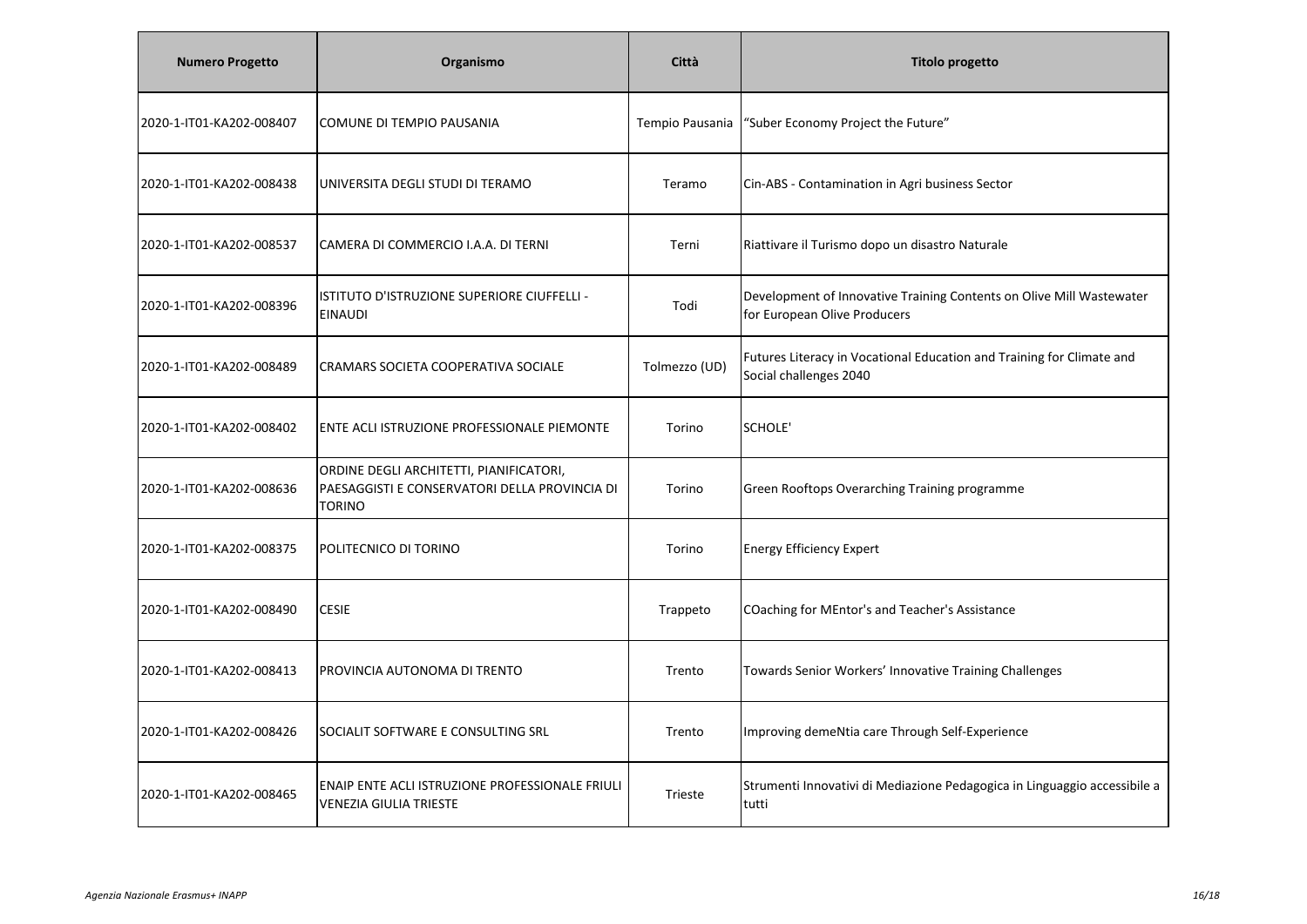| <b>Numero Progetto</b>   | Organismo                                                                                                                          | Città             | <b>Titolo progetto</b>                                                                            |
|--------------------------|------------------------------------------------------------------------------------------------------------------------------------|-------------------|---------------------------------------------------------------------------------------------------|
| 2020-1-IT01-KA202-008554 | ZADRUZNI CENTER ZA SOCIALNO DEJAVNOST -<br>CENTRO COOPERATIVO DI ATTIVITA' SOCIALI -<br>COOPERATIVA SOCIALE - SOCIETA' COOPERATIVA | Trieste           | End Users oriented Work based Learning                                                            |
| 2020-1-IT01-KA202-008556 | <b>Tecum Srl</b>                                                                                                                   | Udine             | Content and Language Integrated learning for Key Competences                                      |
| 2020-1-IT01-KA202-008458 | fito-consult                                                                                                                       | Varese            | <b>Tree Examination with Drones</b>                                                               |
| 2020-1-IT01-KA202-008539 | Comunità di Venezia Società Cooperativa Sociale                                                                                    | Venezia           | INTREPIT, Initiative on Training for the Evaluation of Psychosocial<br><b>Intensive Treatment</b> |
| 2020-1-IT01-KA202-008523 | I.S.R.E. Istituto Superiore Internazionale Salesiano di<br>Ricerca Educativa                                                       | Venezia           | Social Impact Measurement Plan, Learning and Empowerment                                          |
| 2020-1-IT01-KA202-008624 | Fondazione Edulife ONLUS                                                                                                           | Verona            | <b>VET Smart School Academy</b>                                                                   |
| 2020-1-IT01-KA202-008601 | Fondazione Edulife ONLUS                                                                                                           | Verona            | 4C for a 4.0 world: coworking, co-learning, capability, community                                 |
| 2020-1-IT01-KA202-008581 | <b>ISTITUTO DON CALABRIA</b>                                                                                                       | Verona            | IN.VI.P "Potenziare la partecipazione della vittima nei percorsi di giustizia<br>ripartiva"       |
| 2020-1-IT01-KA202-008584 | UNIVERSITA DEGLI STUDI DI VERONA                                                                                                   | Verona            | Mindfulness-in-Nature Based Training through Virtual ENvironments                                 |
| 2020-1-IT01-KA202-008519 | Fondazione Centro Produttività Veneto                                                                                              | Vicenza           | RE-START E. INNOVATIVE TRAINING APPROACHES AND TOOLS FOR SMALL<br><b>BUSINESSES AFTER CRISIS</b>  |
| 2020-1-IT01-KA202-008553 | Istituto di Istruzione Secondaria Superiore "L. Fazzini -<br>V. Giuliani"                                                          | Vieste            | BlockTour                                                                                         |
| 2020-1-IT01-KA202-008359 | Unione Montana dei Comuni del Sangro                                                                                               | Villa Santa Maria | Grassroot Initiatives Against Violence Against<br>Women                                           |